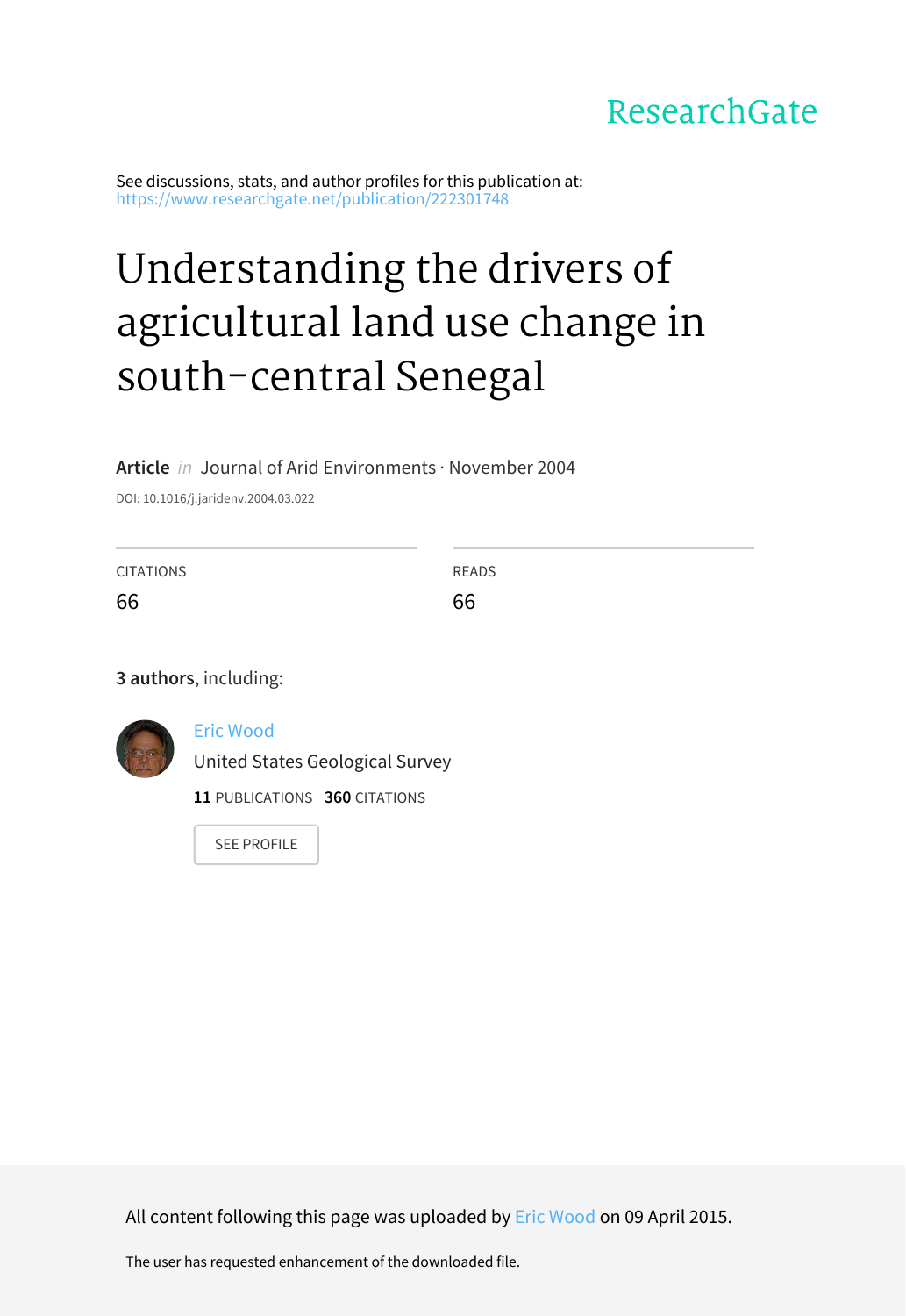

Journal of Arid Environments  $\blacksquare$  ( $\blacksquare\blacksquare$ )  $\blacksquare\blacksquare\blacksquare\blacksquare$ 

 Journal of Arid Environments

www.elsevier.com/locate/jnlabr/yjare

## Understanding the drivers of agricultural land use change in south-central Senegal

E.C. Wood<sup>a,\*</sup>, G.G. Tappan<sup>a</sup>, A. Hadj<sup>b</sup>

<sup>a</sup> SAIC, US Geological Survey Earth Resources Observation Systems (EROS), Data Center, 47914 252nd St., Sioux Falls, SD 57198, USA <sup>b</sup> Centre International d'Echanges pour le Developpement, Dakar BP 10404, Senegal

Received 24 November 2003; received in revised form 27 February 2004; accepted 23 March 2004

#### Abstract

Described is (1) the land use and land cover changes that have taken place in the Department of Velingara, an area of tropical dry woodland in south-central Senegal, (2) the biophysical and socio-economic drivers of those changes with an emphasis on transition to agricultural use, and (3) an assessment of the likelihood of intensification of agriculture in the Department. Results indicate that land devoted to agriculture, either in active cultivation or short-term fallow, is increasing. There is little evidence of agricultural intensification in most of Velingara, with extensification coming largely at the cost of reduction in both upland woodlands and riparian forest.

 $\odot$  2004 Elsevier Ltd. All rights reserved.

#### 1. Introduction

There is significant research linking land use and land cover change with changes in global carbon stocks [\(Houghton, 1994;](#page-17-0) [IGBP, 1999;](#page-17-0) [Priess et al., 2001\)](#page-17-0). Yet there is a need to better understand the relationship between land use and land cover changes, and the various land management decisions that drive them. With a more complete understanding of those drivers, it is possible to predict changes that are likely to occur, proposed management options that might be successful for a given biophysical/socio-economic/political situation, and what the potential impacts on carbon stocks ([IGBP, 1993;](#page-17-0) [Woomer, 1993\)](#page-18-0).

<sup>\*</sup>Corresponding author.

E-mail address: woodec@usgs.gov (E.C. Wood).

<sup>0140-1963/\$ -</sup> see front matter  $\odot$  2004 Elsevier Ltd. All rights reserved. doi:10.1016/j.jaridenv.2004.03.022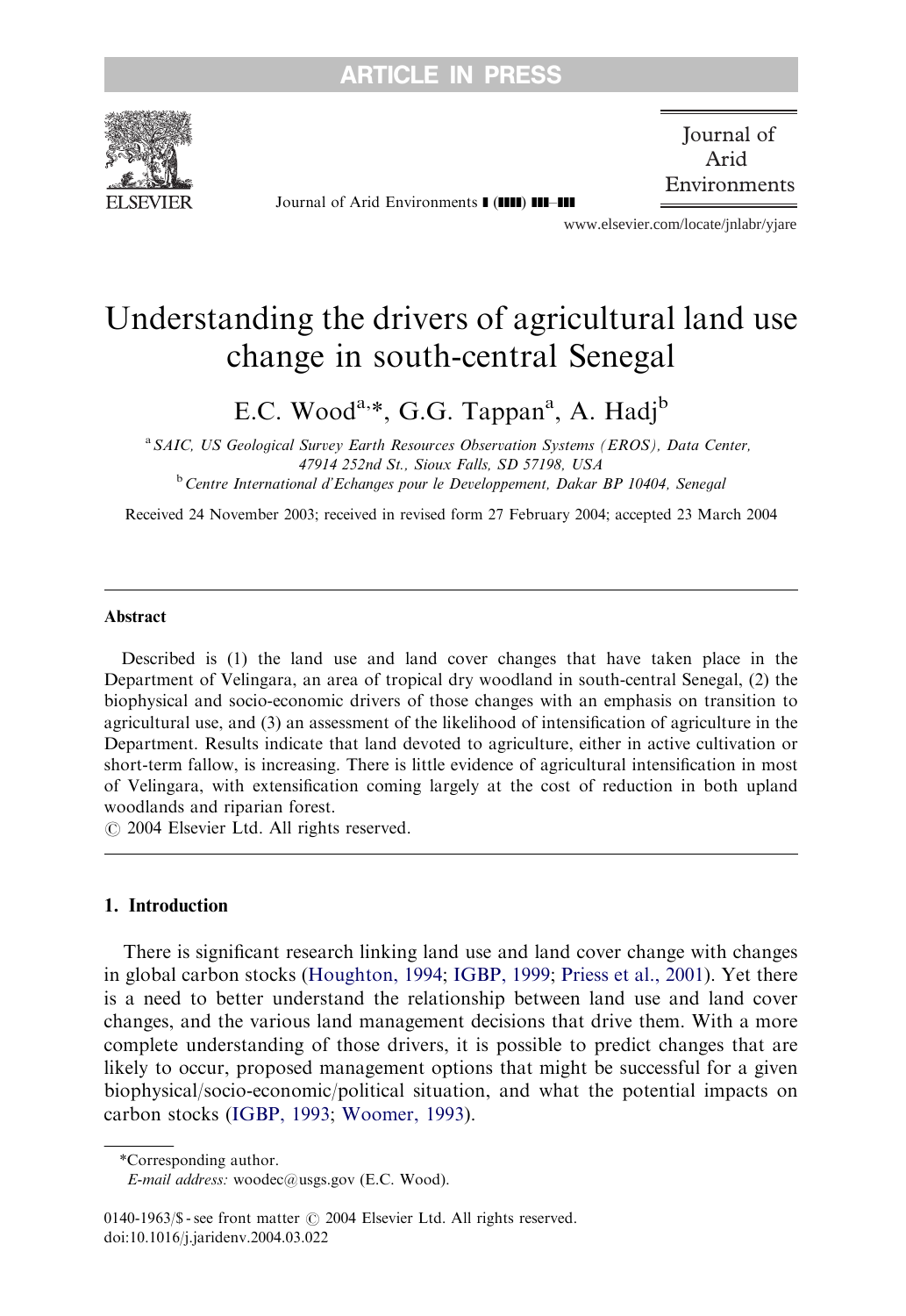#### 2 E.C. Wood et al. / Journal of Arid Environments  $\blacksquare$  ( $\blacksquare\blacksquare$ )  $\blacksquare\blacksquare\blacksquare\blacksquare$

In this paper we describe (1) land use and land cover changes that have taken place in the Department of Velingara, a rapidly changing area of tropical dry woodland in south-central Senegal; (2) biophysical and socio-economic drivers of those changes with an emphasis on transition to agricultural use; and (3) an assessment of the likelihood of intensification of agriculture in the Department. A companion paper details the carbon dynamics of Velingara using the CENTURY based GEMS model [\(Reiners et al., 2002](#page-17-0); [Liu et al., 2003](#page-17-0)). It demonstrates the model's flexibility in using large national spatial databases that are critical to modeling carbon sequestration potential on a regional basis (e.g. Sahel-wide).

This paper emphasizes agricultural expansion because it is generally recognized as a primary driver of land use/land cover change in much of Senegal and West Africa. We consider agricultural expansion important for two reasons: (1) intensification of agriculture can result in higher rates of carbon sequestration [\(Woomer et al., 1997](#page-18-0); [IPCC, 2000](#page-17-0)) and (2) agricultural expansion or extensification is a key driver for removal of forested land, which is the major carbon stock in many regions including southern Senegal. The other major carbon loss in southern Senegal is the degradation of forests, largely due to fuelwood harvesting and charcoal production.

This study described in this paper builds on work previously carried out under a USAID-funded project to develop an environmental monitoring capacity for the country of Senegal [\(Tappan and Wood, 1995](#page-18-0); [Tappan et al., 2000b](#page-18-0)), and it includes related research on modeling agricultural expansion in southern Senegal [\(Wood](#page-18-0) [et al., 1998](#page-18-0); [Wood, 2002\)](#page-18-0).

#### 2. Background

Over the last decade there has been increasing interest in the impacts of global land use and land cover change. This rapidly accelerating change in the landscape is associated with a wide variety of issues, including declining biodiversity [\(Darkoh,](#page-16-0) [2003\)](#page-16-0) , global climate change and food security, and land degradation as it applies to soils, vegetation, and water. Much of the land use and land cover change is a result of human activity [\(Houghton, 1994;](#page-17-0) [Lambin, 1994;](#page-17-0) [Riebsame et al., 1994](#page-17-0); [de Koning](#page-16-0) [et al., 1999;](#page-16-0) [Kok et al., 2001\)](#page-17-0) and currently recognized as one of the critical gaps in our knowledge of the terrestrial carbon cycle, which in turn has implications for greenhouse gas accumulation in the atmosphere and potential climate change [\(IGBP, 1999\)](#page-17-0). The [IPCC \(2000\)](#page-17-0) states that expansion of agriculture through conversion of forests and grassland during the past 140 years has led to a net release of about 121 gigatons of carbon, of which about 60% has been emitted in the tropics, mostly during the last 50 years.

A key approach for reversing this trend is intensification of agriculture [\(Lambin,](#page-17-0) [1994;](#page-17-0) [Woomer et al., 1997;](#page-18-0) [Tiessen et al., 1998](#page-18-0)). Agricultural production systems have been analysed in the context of intensification versus extensification ([Boserup,](#page-16-0) [1965;](#page-16-0) [Pingali and Binswanger, 1988;](#page-17-0) [Lele and Stone, 1989](#page-17-0); [Turner II et al., 1993;](#page-18-0) [Cleaver and Schreiber, 1994\)](#page-16-0), with extensification defined here as opening of new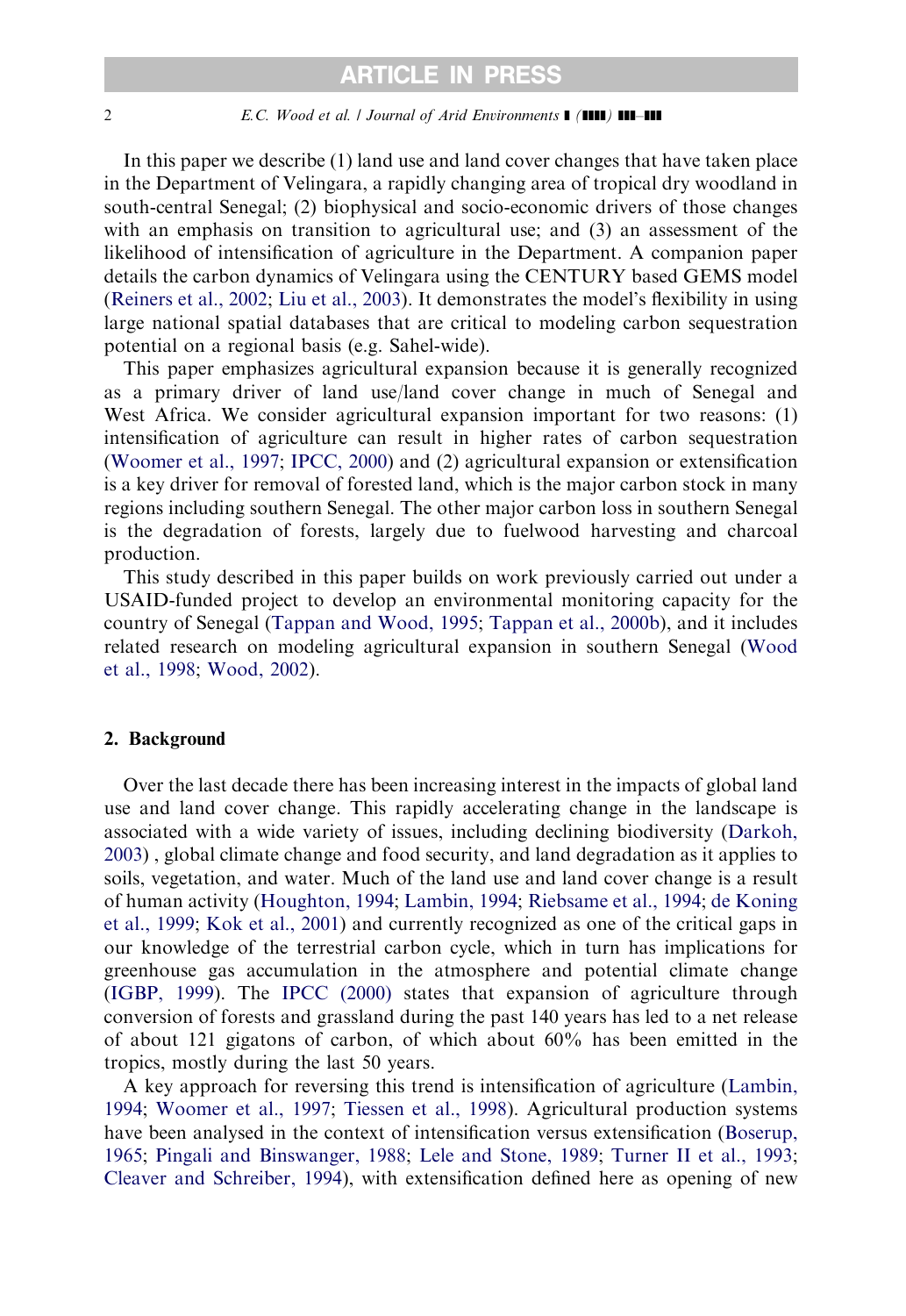#### E.C. Wood et al. *| Journal of Arid Environments*  $\blacksquare$  ( $\blacksquare$ )  $\blacksquare$  $\blacksquare$ ] 3

landfrom forests, wetlands, hillsides, or pastures for cultivation. Intensification is more complicated, but can be considered as an increase in productivity from increased inputs to land already under cultivation. The nature of these inputs often determines if the intensification is sustainable. [Reardon et al. \(1999\)](#page-17-0) suggest that agricultural intensification can be defined as ''sustainable'' using two criteria: (1) the environmental criteria that the technology protects or enhances the farm resource base, and (2) the economic criteria which requires that the farming system meets the farmer's production goals (food and/or cash) and is profitable. Both require capitalled intensification, which implies the use of non-labor inputs and such as chemical inputs, organic matter, equipment, and land-conservation infrastructure [\(Reardon,](#page-17-0) [1997;](#page-17-0) [Clay et al., 1998](#page-16-0)). In contrast, capital-deficient intensification utilizes the inputs

of family or hired labor, but without channeling the surplus labor towards creation of fixed capital inputs. Without these capital inputs use of surplus labor leads to extensification or unsustainable intensification, examples of which include reduced fallow periods, expansion to marginal lands, and excessive planting density [\(Kelly](#page-17-0) [et al., 1996](#page-17-0); [Reardon et al., 1999](#page-17-0)).

There is growing support for the idea that African farmers must intensify their agriculture in order for the continent to improve its food security situation and to participate in the global market economy in a sustainable manner ([Lele and Stone,](#page-17-0) [1989;](#page-17-0) [Reardon and Shaikh, 1995](#page-17-0); [Reardon et al., 1997\)](#page-17-0). The options for extensification outside of protected areas are becoming limited or impractical and it will soon not be sustainable as a strategy for increasing production. There are, however, numerous constraints to further intensification in Africa, including inadequate market development, inadequate resource allocation, technological limitations, withdrawal of needed labor, tenure insecurity, lack of awareness of issues and alternatives, and environmental degradation ([Turner II et al., 1993](#page-18-0)).

Historically, intensification has not been common in sub-Saharan Africa. First, sub-Saharan Africa was land-rich and, therefore, supportive of extensification, as observed in southern Senegal. Also, intensification can be risky and costly, driven by unforeseen economic factors, and has no guarantee of a positive relationship between intensity and sustainability. Because of the precarious nature of rainfed agriculture in Africa, farmers are often forced to take an approach that maximizes aversion to risk, making intensification a poor alternative ([Adams and Mortimore,](#page-16-0) [1997;](#page-16-0) [Darkoh, 2003](#page-16-0)).

National resource management policies in Africa have a strong bearing on determining achievable levels of intensification. Farmers require inputs to intensify agricultural production on their land, and have relied on government support in the form of loans and subsidies. Since the mid-1980s, however, there has been pressure from global institutions (e.g. the World Bank, International Monetary Fund) on African governments to eliminate these subsidies as part of structural adjustment [\(Reardon et al., 1997](#page-17-0)). To provide the correct environment for capital-led sustainable intensification of agriculture, [Reardon et al. \(1997\)](#page-17-0) suggest the following requirements: (1) agriculture is commercialized, input and output markets are accessible, and investment returns are high, (2) population pressure is high, (3) labor is available, and (4) farmers have cash to buy inputs.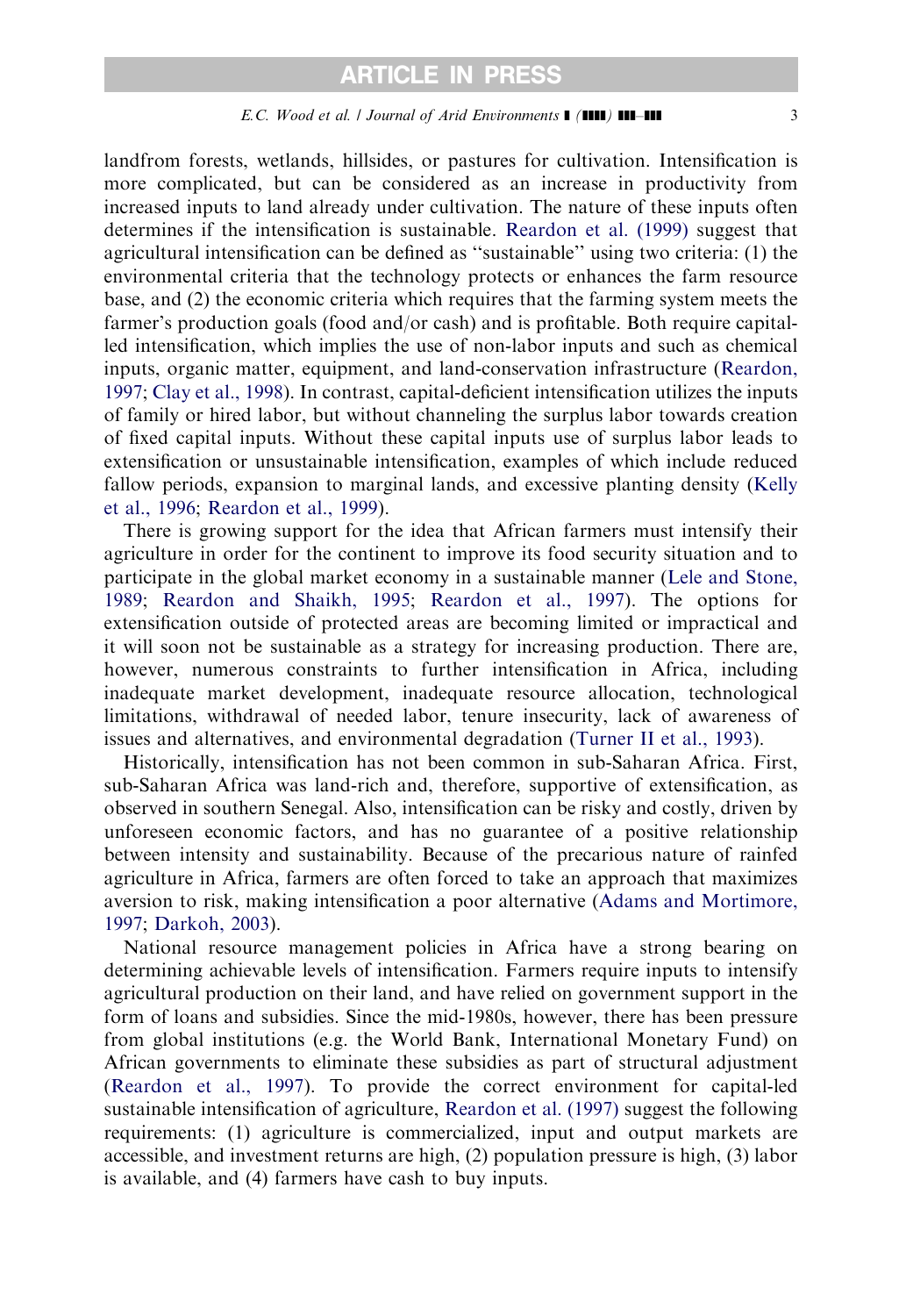#### 3. Study area

The landscape of south-central Senegal has changed radically over the past 20 years. The Department of Velingara (hereafter referred to as Velingara) in the eastern Casamance and extreme western extent of the Shield Region (Fig. 1) exemplifies this change ([Wood et al., 2000](#page-18-0)). For an overview of the Casamance and the Shield regions, refer to [Tappan et al. \(2004\)](#page-18-0) in this issue.

Velingara, an area of approximately 543,000 ha, is relatively flat, ranging from 60 to 70 m in altitude, broken by fossil river valleys. The topography is somewhat more varied in the south-east corner of the Department, which exhibits the most-western extension of the highly folded metamorphic rocks of the Shield Region. Because Velingara falls along the southern fringe of the Sudanian zone, vegetation types are more diverse than in the north, with a mix of species ranging from Sudanian to Guinean [\(Tappan et al., 2000b](#page-18-0)). Natural vegetation formations include grasslands on laterite, dense deciduous wooded savannahs, dry upland woodlands, and riparian and evergreen closed-canopy gallery forests along the rivers and fossil river valleys. Approximately 18% of Velingara's 524,000 ha is in reserve status, primarily open woodland designated as forest reserve (for et classée) or national park ([Fig. 2](#page-5-0)).

Agricultural parkland is also a significant land use with agricultural activities including production of millet, maize, peanuts, cotton and rice, animal husbandry, and arboriculture. Outside of the reserves, 360,000 ha of land are considered to be of at least moderate potential for agriculture [\(USAID/Senegal, 1991\)](#page-18-0). [Fig. 3](#page-5-0) shows a typical landscape with dry upland forest interspersed with both long-standing and expanding agriculture.



Fig. 1. Senegal showing the location of the study area of the Department of Velingara (dark gray). The dots represent long-term field sites used to monitor biophysical changes.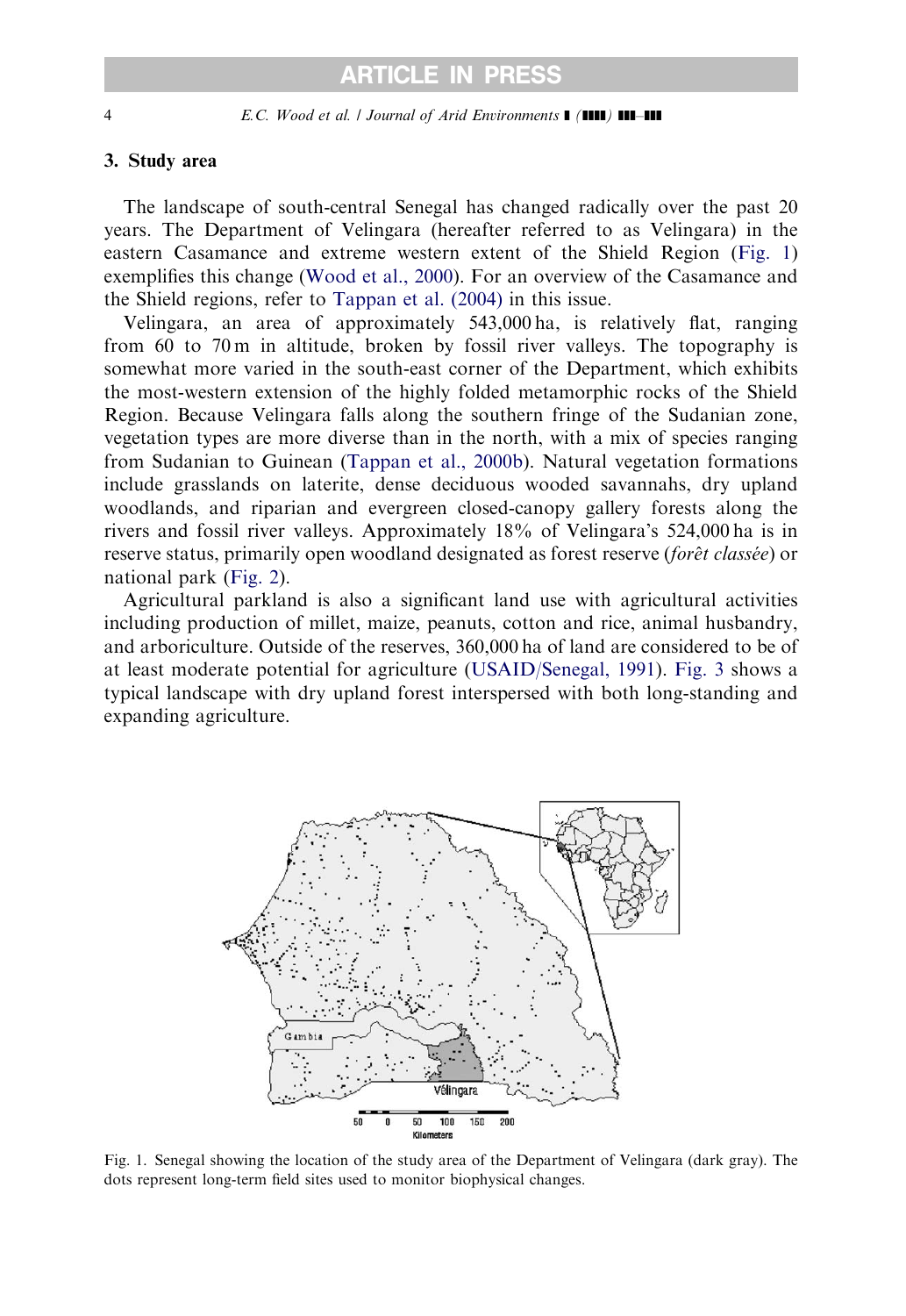E.C. Wood et al. *| Journal of Arid Environments*  $\blacksquare$  ( $\blacksquare$ )  $\blacksquare$  $\blacksquare$ ] 5

<span id="page-5-0"></span>

Fig. 2. This 2001 Landsat ETM+ image covers the Department of Velingara (outlined). Dark colors indicate vegetation, light colors are agriculture, towns (e.g. Velingara and Medina Gounass), or bare soil. The yellow box represents the general location of the Anambe Basin, an agricultural development project. Note the area of intense agriculture along the border with The Gambia and the newly created Kayanga reservoir (a). The relatively undeveloped eastern side of the Department includes a portion of the Niokola Koba National Park. The boundaries of the forest reserves are designated by internal black line work (b).



Fig. 3. Typical Sudanian zone landscape in the Department of Velingara.

Although the impacts of climate change in the Casamance Region have been much less severe than in the northern portions of the country, the average annual rainfall for Velingara has been decreasing over the past 60 years, from over 1200 mm to currently less than 1000 mm. The rainy season extends from June to October.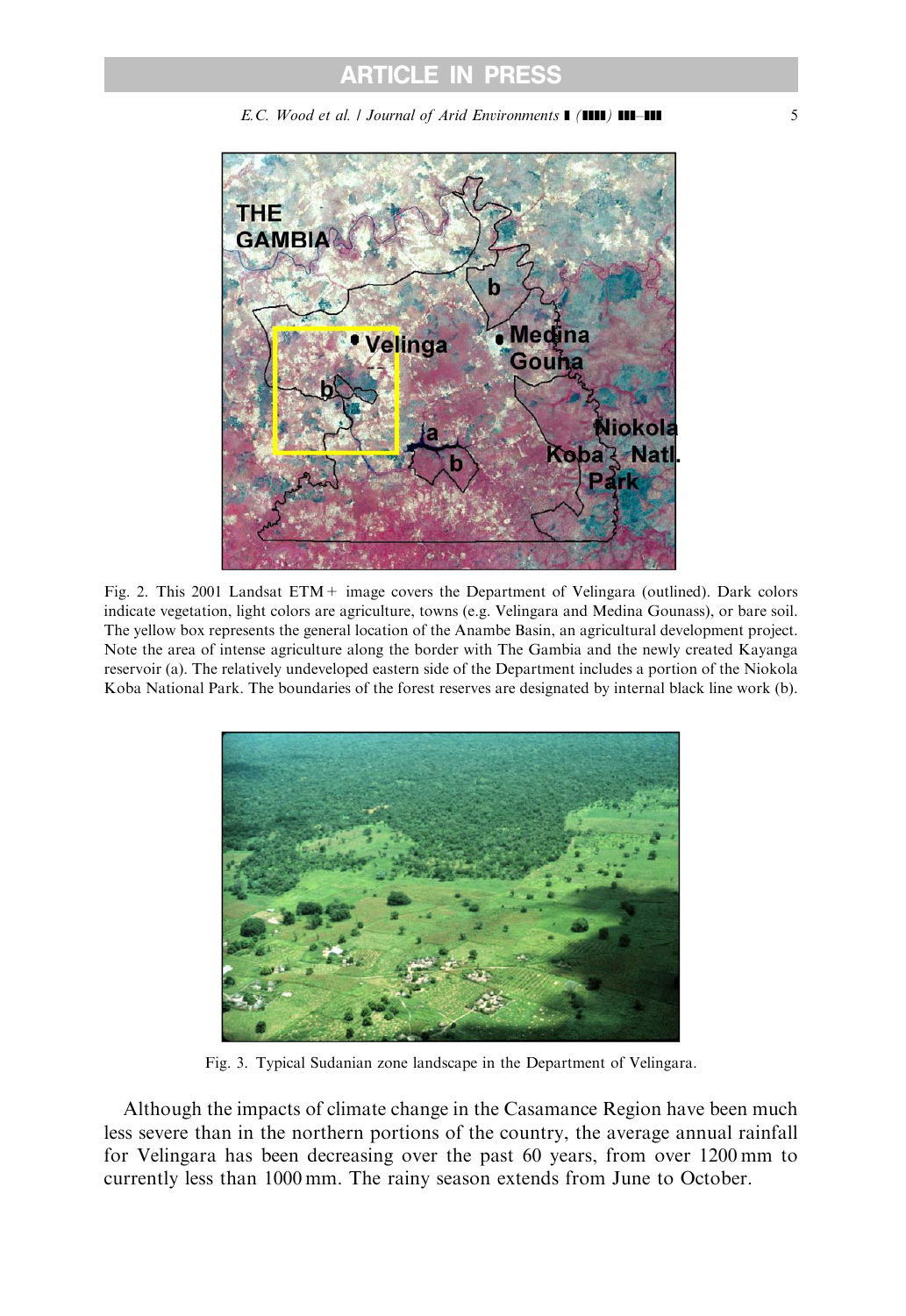6 E.C. Wood et al. *| Journal of Arid Environments*  $\blacksquare$  ( $\blacksquare$ )  $\blacksquare$ 

Table 1

Comparison of population growth rates between the 1976 and 1988 censuses and an estimation for 2000 (République du Sé[n](#page-17-0)é[gal, 1988](#page-17-0))

|                                             | 1976      | 1988      | $1976 - 88$ | Est. 2000  |
|---------------------------------------------|-----------|-----------|-------------|------------|
| Population size and annualized growth rates |           |           |             |            |
| Senegal                                     |           |           |             |            |
| Urban                                       | 1,694,000 | 2,659,000 | $3.83\%$    | 4,183,000  |
| Rural                                       | 3,304,000 | 4,223,000 | $2.07\%$    | 5,910,000  |
| Total                                       | 4,998,000 | 6,882,000 | 2.70%       | 10,093,000 |
| Department of Velingara                     |           |           |             |            |
| Urban                                       | 14,900    | 29,300    | $4.01\%$    | 46,900     |
| Rural                                       | 80,400    | 97,700    | $2.25\%$    | 120,500    |
| Total                                       | 95,300    | 127,000   | $2.43\%$    | 167,400    |

The soils of the Upper Casamance are similar to the dominant soils of eastern Senegal and are characterized by shallow soils on lateritic hardpans. They are a form of tropical ferruginous soils and are among the most leached of their type in Senegal [\(Ruthenberg, 1976;](#page-17-0) [Chase, 1982](#page-16-0); [Stancioff et al., 1986](#page-18-0)). The soils in the Shield region are shallow, gravelly, highly leached ferruginous soils over laterite and Precambrian parent material [\(Stancioff et al., 1986;](#page-18-0) [Tappan et al., 2004\)](#page-18-0).

Pélissier (1966) notes that, as late as 1960, less than  $5\%$  of the land was in agriculture, which correlates strongly with sparse rural population. He describes continuous woodland, broken only by rivers and small villages, with the eastern half of Velingara nearly devoid of population. This was due in part to the diseases trypanosomiasis and onchocerciasis. Also, since the 1950s, a large portion of the eastern third of the Department has been placed in forest reserve status. With the control of disease, increased population pressure, and better road access, settlers have moved into the eastern half of the Department.

In 1988, the population density of Velingara was 23 persons  $km^{-2}$  (Table 1), with the overall population density of the *Communauté Rurale* ranging from 17 to 39 persons  $km^{-2}$  ([R](#page-17-0)é[publique du S](#page-17-0)énégal, 1988).

#### 4. Objectives/methods

The primary objectives of this research are:

- Identifying changes in land use and land cover over time.
- $\bullet$  Identifying the key drivers of these changes.
- Discussing the implications of these results for agriculture and natural resource policy.

This team used a key baseline data set from previous research carried out between 1994 and 1999 ([Tappan et al., 2000b](#page-18-0)). Field revisits were made at 320 of 600 original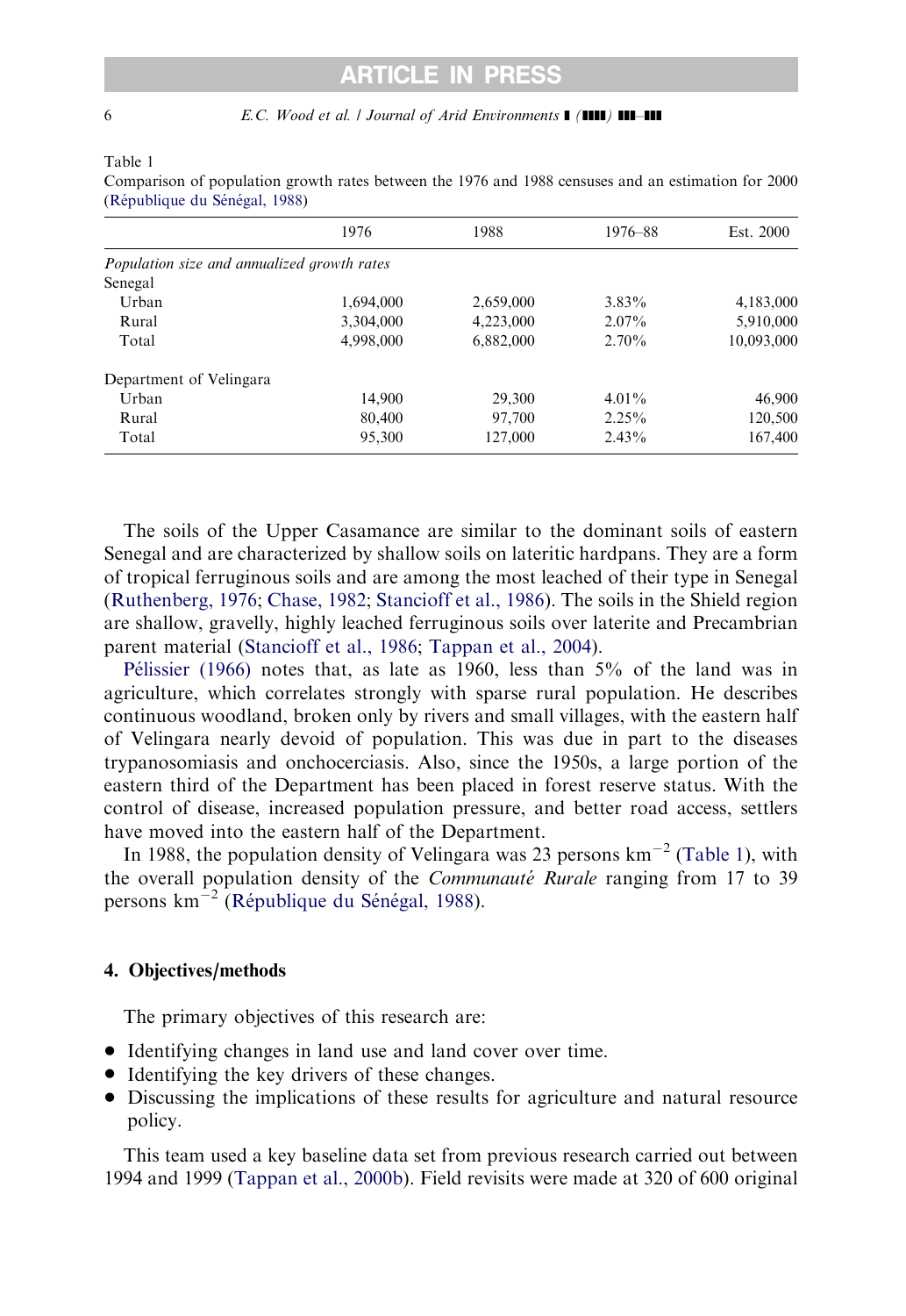#### E.C. Wood et al. *| Journal of Arid Environments*  $\blacksquare$  ( $\blacksquare$ )  $\blacksquare$

ground sites established throughout Senegal between 1982 and 1984 ([Stancioff et al.,](#page-18-0) [1986;](#page-18-0) [Tappan and Wood, 1995\)](#page-18-0), with the 320 chosen to represent the diversity of agro-ecological zones in Senegal. Seventeen of those revisited sites are located in the Velingara study area. Data collection at each site included a full vegetation inventory, preliminary soil profiles, assessment of natural resource condition and management practices, and site photographs ([Wood et al., 1998\)](#page-18-0). Semi-structured interviews were used to collect additional socio-economic data during visits to villages throughout the Department, including farmers' perceptions on the state of agriculture in the Department. A week-long rapid rural appraisal (RRA) study was carried out in the terroir of Kandia in the northern part of the Department [\(Freudenberger and Tappan, 1996\)](#page-16-0).

Other key data sets used for characterizing land use and land cover change included:

- Climate: monthly precipitation estimates were derived from a variety of data sets (e.g. AGRHYMET, USAID's Famine Early Warning System).
- Population density: data were compiled from the Government of Senegal censuses from 1976 to 1988, the last census available at the time of this study (République du Séné[gal, 1988](#page-17-0)).
- Access to markets: distance to roads, towns, and major market centers was established and functioned as a proxy indicator for market access.
- Soil capacity: two soil indices were developed for determining agricultural capacity. The first was based on a regional expert characterization of FAO and local soil surveys. The second was based on empirical evidence of the occurrences of transition to agriculture on specific soils ([Wood, 2002](#page-18-0)).
- *Tree condition assessment matrix* (Department of Velingara): qualitative indices of the condition of tree cover were developed from forest inventories taken at 11 of the 17 long-term monitoring sites in Velingara [\(Tappan et al., 2000b\)](#page-18-0). Number and quality of species were assessed. This, in combination with percent tree cover and pressure on the forest (only primary pressures are listed in the table) were used to determine an ''overall state'' for the tree cover at that site.
- Satellite imagery: A time-series of early dry season Landsat MSS, TM, and ETM+ satellite imagery of Velingara was created for the years 1973, 1978, 1984, 1990, and 1999. They were geometrically registered to the 1:200,000 scale topographic maps of the area (Government of Senegal map series). Land use and land cover was classified from the images using a hybrid manual and spectralbased approach. Data for ground referencing for the classification came from several sources that included extensive field observations, 1982 aerial photographs, 35-mm aerial photographs taken during a national videography mission in 1994, and the Corona satellite photography ([Tappan et al., 2000a;](#page-18-0) [Wood et al.,](#page-18-0) [2000\)](#page-18-0). The land use and land cover nomenclature was based on the life-form based ''Yangambi'' classification system, which is specifically tailored to tropical West Africa and uses as primary criteria, number and height of strata and woody tree density [\(Trochain, 1957\)](#page-18-0). The results were then analysed using postclassification differencing ([Lillesand and Kiefer, 2000](#page-17-0)).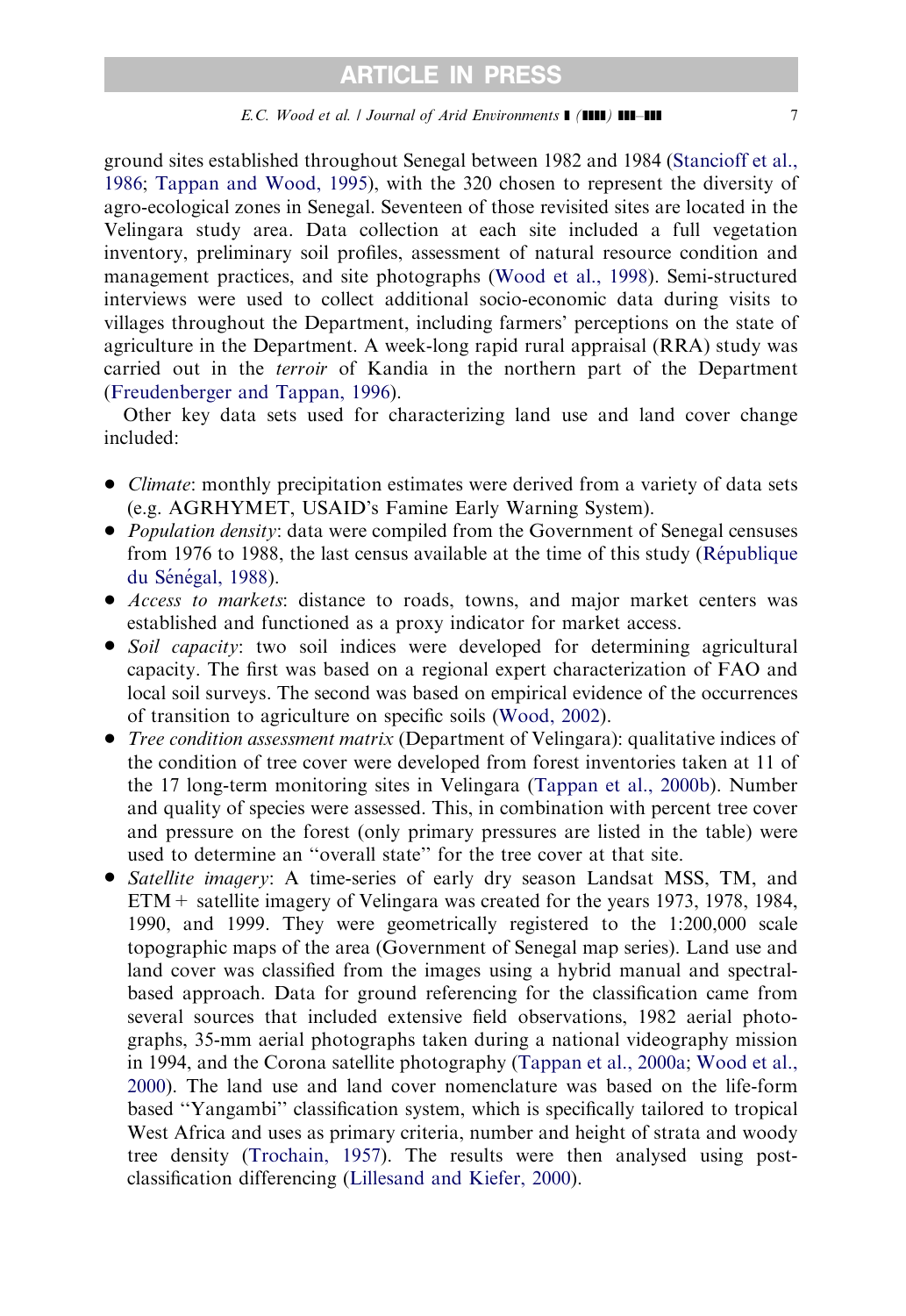8 E.C. Wood et al. *| Journal of Arid Environments*  $\blacksquare$  ( $\blacksquare$ )  $\blacksquare$ 

We used the [Reardon et al. \(1997\)](#page-17-0) approach for assessing the potential for sustainable, capital-led agricultural intensification in Velingara. Using the data described above, we then determined if the four criteria established had been met. In addition, these data were also analysed to determine which were the most significant drivers of agricultural and other land use change in the Department.

#### 5. Results

The results of the land use and land cover classification for the time-series are presented in Table 2. The quantity of land in both cultivation and short-term bush/ fallow best describes the impact of agriculture in the conversion of previously ''natural'' lands. [Fig. 4](#page-9-0) illustrates the increase in the amount of land that has been brought into the agricultural production system between 1973 (82,855 ha) and 1999 (188,719 ha), an increase of 127.8%. The bush/fallow class represents young second growth, which, in Velingara, is indicative of agriculture land either recently abandoned or put into fallow.

Several observations can be made from the time-series in [Fig. 4:](#page-9-0) (1) expansion of agriculture follows a general west to east trend, (2) expansion is concentrated around the Department's two large towns of Velingara and Medina Gounass and the Anambe Basin, an agricultural development project initiated in the early 1970s, (3) cultivation of heavy soils increased in fossil river valleys, (4) increased activity near forest reserves, and (5) agricultural development along the Gambia border to the north is much greater than along the southern borders with Guinea or Guinea Bissau.

It is also important to note the amount of land that was in agriculture but which has subsequently been removed from agricultural use. For example, 59,894 pixels

| Percentage of landscape in each land use and land cover class |      |      |      |      |      |  |  |  |
|---------------------------------------------------------------|------|------|------|------|------|--|--|--|
| Class                                                         | 1973 | 1978 | 1984 | 1990 | 1999 |  |  |  |
| Intensive rainfed agriculture with some fallow                | 6.4  | 8.4  | 13.6 | 16.7 | 8.2  |  |  |  |
| Extensive rainfed agriculture with significant fallow         | 8.8  | 10.5 | 8.3  | 8.5  | 13.3 |  |  |  |
| Mechanized, irrigated agriculture                             | 0.0  | 0.0  | 0.0  | 0.2  | 0.4  |  |  |  |
| Bushland, old fields                                          | 0.0  | 0.3  | 5.1  | 3.4  | 12.6 |  |  |  |
| Savanna woodland                                              | 8.0  | 7.5  | 6.3  | 6.0  | 5.1  |  |  |  |
| Dense savanna woodland                                        | 30.2 | 28.7 | 25.5 | 24.8 | 21.4 |  |  |  |
| Dense savanna woodland with bowe                              | 15.0 | 14.5 | 14.1 | 14.0 | 13.6 |  |  |  |
| Dry deciduous woodland                                        | 22.5 | 21.1 | 17.8 | 17.3 | 16.2 |  |  |  |
| Moist semi-evergreen woodland/gallery forest                  | 3.9  | 3.8  | 3.5  | 3.4  | 3.2  |  |  |  |
| Riparian and fringing semi-evergreen woodland                 | 2.7  | 2.7  | 3.0  | 3.0  | 2.2  |  |  |  |
| Shrub savanna                                                 | 2.1  | 2.1  | 2.1  | 2.1  | 2.1  |  |  |  |
| Aquatic grassland                                             | 0.3  | 0.3  | 0.3  | 0.3  | 0.3  |  |  |  |
| Intermittent lake                                             | 0.1  | 0.1  | 0.1  | 0.1  | 0.1  |  |  |  |
| Water                                                         | 0.0  | 0.0  | 0.3  | 0.3  | 1.0  |  |  |  |
| Town                                                          | 0.1  | 0.1  | 0.1  | 0.1  | 0.5  |  |  |  |

Table 2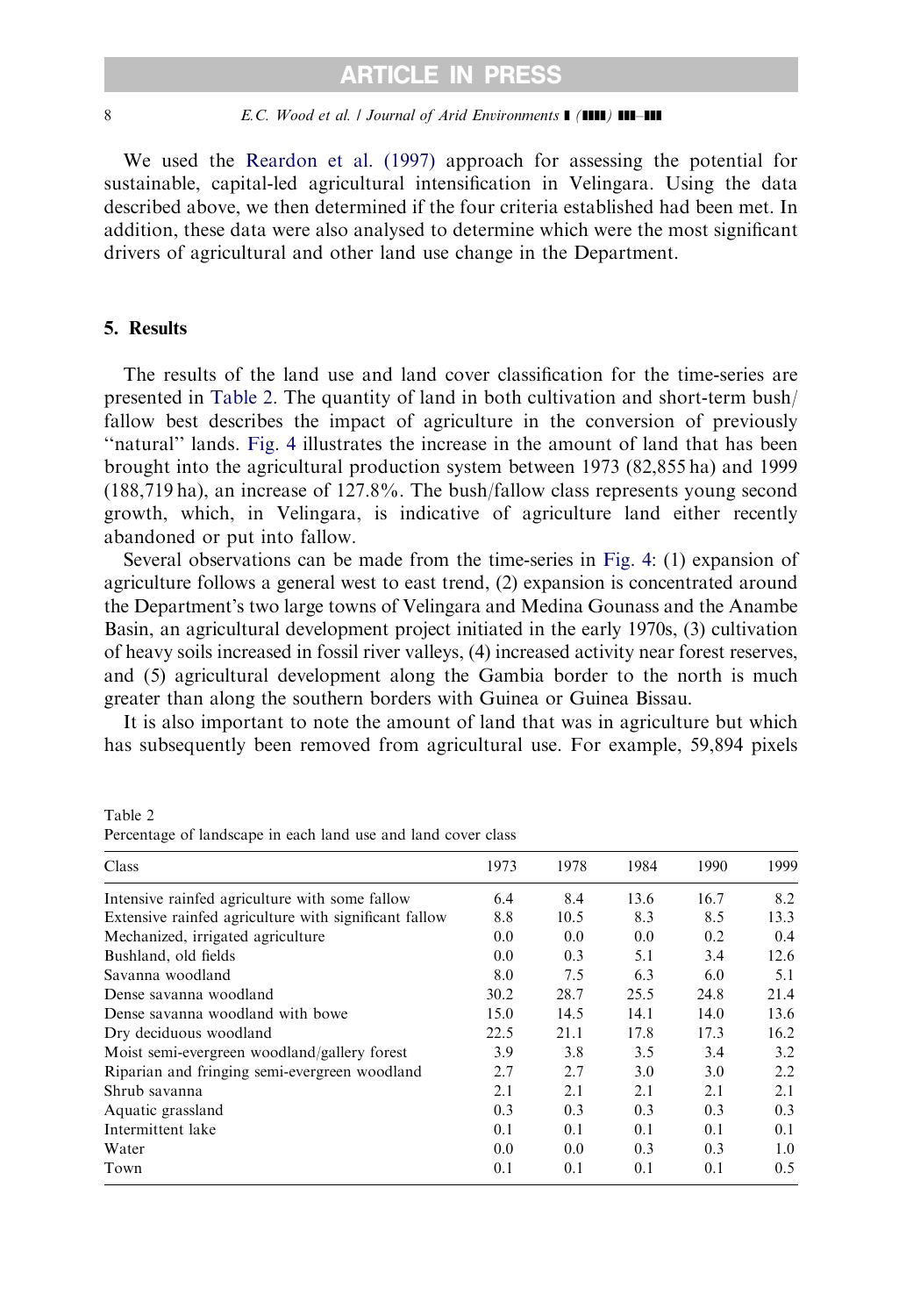E.C. Wood et al. / Journal of Arid Environments  $\blacksquare$  ( $\blacksquare\blacksquare$ )  $\blacksquare\blacksquare\blacksquare\blacksquare$ 

<span id="page-9-0"></span>

Fig. 4. The expansion of agriculture in the Department of Velingara from 1973 to 1999.

Table 3 Land removed from agriculture expressed as change in numbers of pixels  $(1600 \text{ m}^2)$ 

| Date into<br>agriculture | Number of pixels<br>in agriculture | Dates out of<br>agriculture | Change in $#$ of<br>pixels | Percent change |
|--------------------------|------------------------------------|-----------------------------|----------------------------|----------------|
| 1973                     | 129.412                            | 1978–99                     | 59.894                     | 42.28          |
| 1978                     | 161,528                            | 1984–99                     | 76,896                     | 47.61          |
| 1984                     | 187,170                            | 1990–99                     | 65.569                     | 35.05          |

(each pixel represents  $1600 \text{ m}^2$ ) were in agriculture in 1973, but were subsequently removed at some point between 1973 and 1999 (see Table 3), equivalent to a decline of 46.3%. These changes result from both a systematic placement of agricultural land into a fallow cycle and the less-common practice of shifting agriculture.

#### 6. Discussion/conclusions

Many of the key drivers for land use and land cover change in this study are specific to the Department of Velingara (e.g. the Anambe Basin Project). Other drivers are similar to those encountered throughout Senegal or even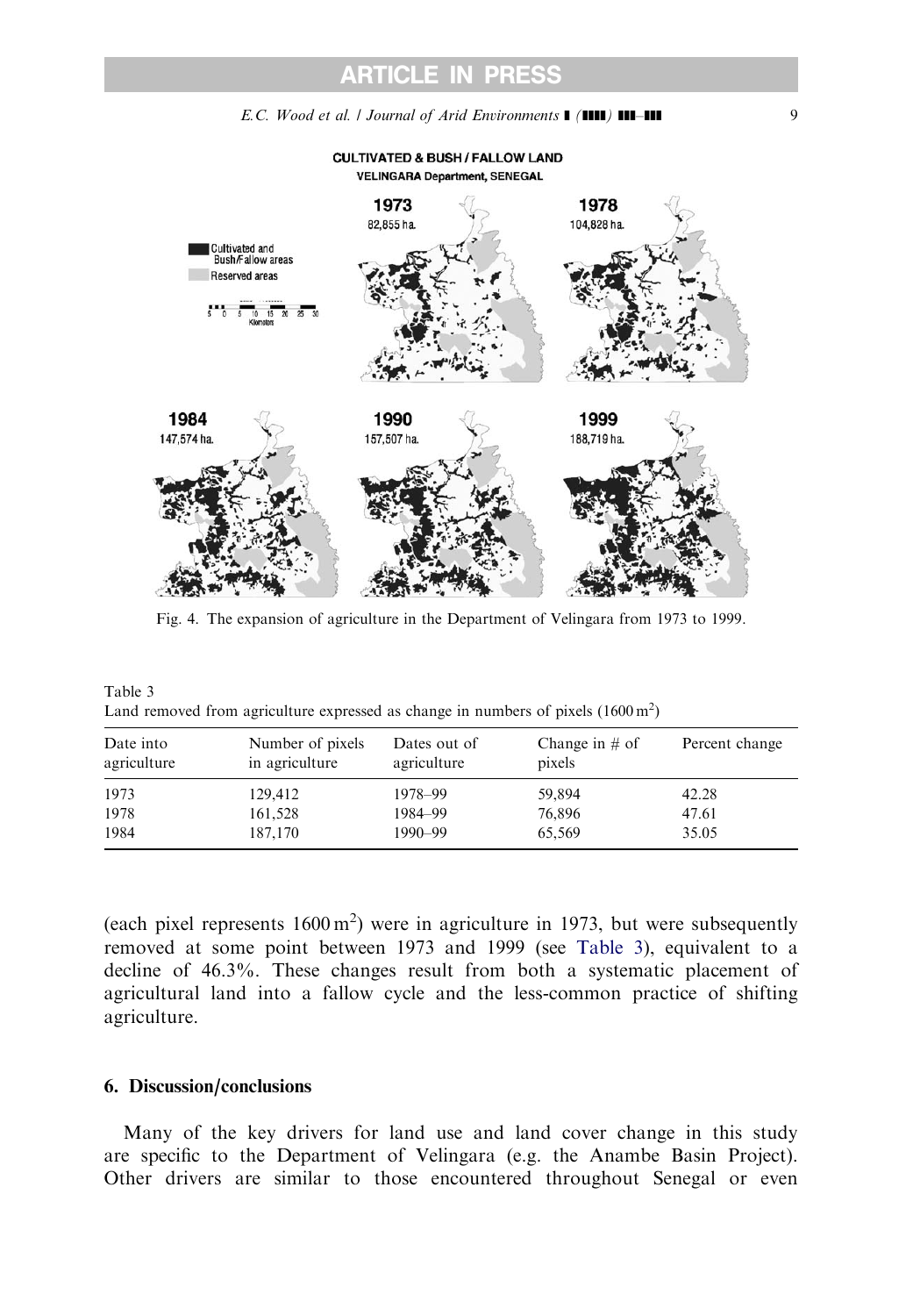throughout West Africa. Eight categories of drivers are considered in the sections that follow.

- Sustainable intensification of agriculture
- Climate
- Population pressure
- Development projects
- Commodity production
- Forestry practices
- Fallow cycles
- Land tenure

#### 6.1. Sustainable intensification of agriculture

[Kelly et al. \(1996\)](#page-17-0) suggest that in order to obtain sustainable intensification of agriculture in Senegal, agricultural policies must address these urgent issues: (1) the quality and quantity of peanut seed available to farmers; (2) restoring soil fertility; (3) renewing animal traction stocks; (4) land tenure legislation; (5) increasing rural cash income to improve food security and input access.

Indicative of these issues is the dramatic decline during the 1980s in the use of fertilizers for restoring soil fertility. This can be best shown by comparing the amounts applied to specific crops and total distribution for the entire country in 1976 and again in 1990. Fertilizer use for peanuts and cowpeas fell from 38,360 tons in 1976 to 2966 tons in 1990. Similarly millet/sorghum/maize fell from 30,950 tons to 3119 tons and rainfed rice from 2290 tons to 127 tons. Overall, 116,320 tons were applied in 1976, and only 24,051 tons in 1990. During that period, however, levels of fertilization for cotton and irrigated rice remained the same, with only periodic deviations ([USAID/Senegal, 1991](#page-18-0)).

Land in Velingara devoted to specific crops since 1976 have varied as well, as shown by the following statistics from the Ministry of Agriculture ([R](#page-17-0)é[publique du](#page-17-0) [S](#page-17-0)é[n](#page-17-0)é[gal, 1999](#page-17-0)). The quantity of land in subsistence crops (maize, millet, and sorghum) was quite similar in 1976 (24,968 ha) and 1999 (27,698 ha), although it peaked at 42,537 ha in 1990. The cash crops showed similar fluctuations. The amount of land in rice was 2517 ha in 1976, nearly 3700 ha in 1999, with a high of 8105 ha in 1990. Cotton has remained stable with 12,748 ha in 1976 and 13,112 ha in 1999. The amount of land dedicated to oil peanuts has grown from 10,914 ha in 1976 to its peak at 16,039 ha in 1992, fallen off to 8585 ha in 1996 and back up to 15,580 in 1999. It is clear from these data that there have not been predictable increases in the amount of land dedicated to key crops as would be indicated by the trends in population growth. Nonetheless, the total amount of land actually in cultivation in Velingara for these specific crops has grown from 50,677 ha in 1976 to 72,176 ha in 1999 (with a peak of 95,923 ha in 1990–1991).

As discussed earlier, [Reardon et al. \(1997\)](#page-17-0) state that investments in the increased use of farm capital, which is required to move from extensification or low-input capital-deficient intensification to a sustainable capital-led intensification, will take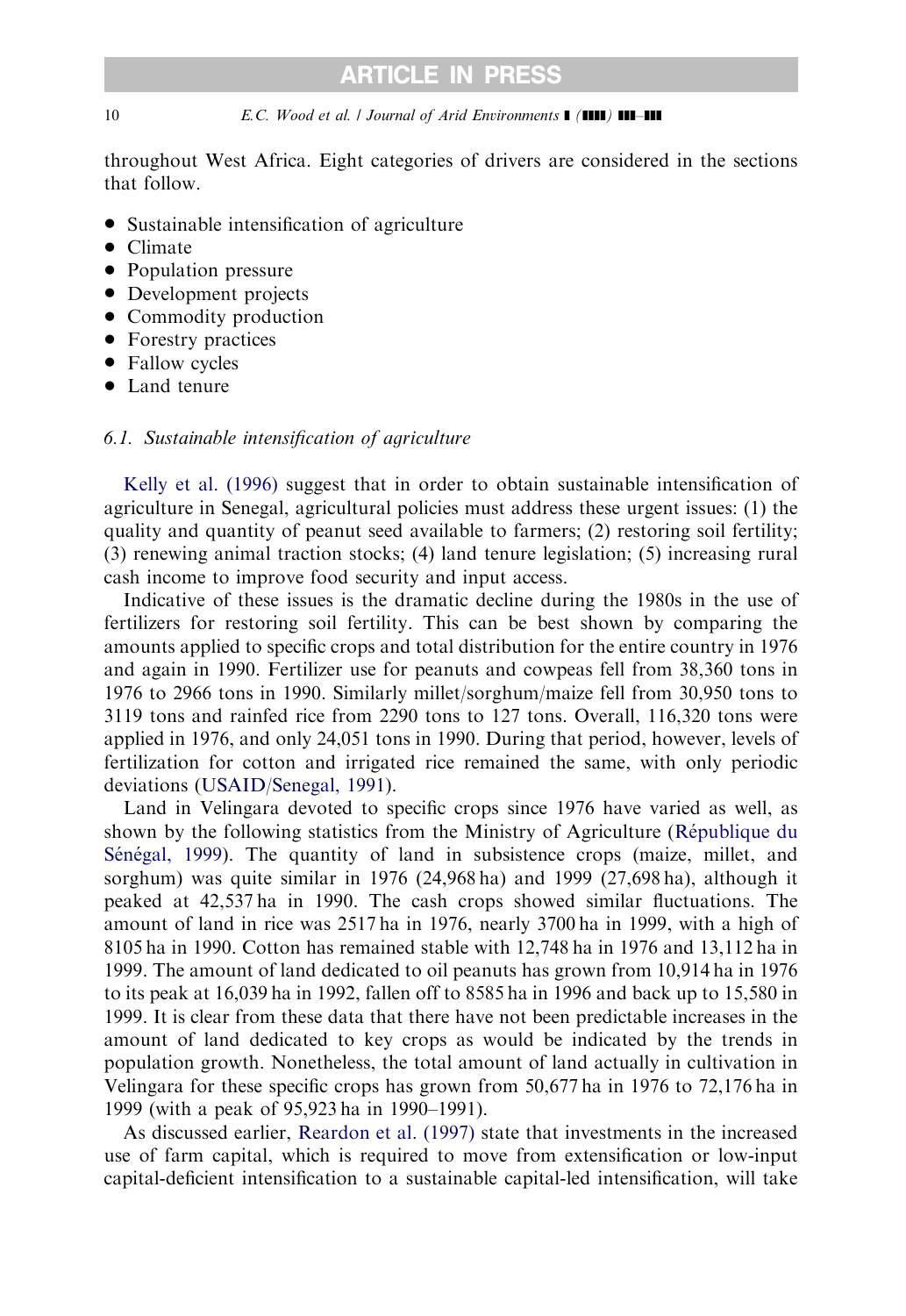place only if key criteria have been addressed. The ability of farmers in Velingara to meet the four criteria given earlier for capital-led intensification is described below.

Criterion 1. Agriculture is commercializing, input and output markets are accessible, and investment in intensification is profitable because returns are high and stable.

- \* Access to large coastal markets (e.g. Dakar, Kaolack, St. Louis) is difficult due primarily to distances from Velingara.
- Cotton production is supported in the Department, with supply of inputs through credit programs and marketing infrastructure.
- Commercial (mechanized) rice production is occurring as a result of the Anambe Basin project.
- Availability of affordable inputs is limited, due largely to failure of the private sector to fill the void left by the withdrawal of government subsidies and distribution [\(Kelly et al., 1996](#page-17-0)).
- Returns are variable for export cash crops (groundnuts and cotton). Even with an increase in groundnut prices following the 1994 devaluation of Senegal's currency, the CFA, the application of commercial fertilizer was still not cost effective.
- Mechanisms for domestic marketing of cereal crops (millet, sorghum) are not well developed in Velingara. These crops are largely grown for personal use (subsistence).

Criterion 2. Population pressure is high.

- Population density in the Department of Velingara is typical, compared to the national average for rural departments, but low, compared to that of the moredensely populated departments in the north-western portion of the country.
- \* [Turner II et al. \(1993\)](#page-18-0), in their collection of case studies of intensification in sub-Saharan Africa, used a rural population density of greater than 150–200 persons  $km^{-2}$  to define "high-density" areas. The assumption was that, in order for the types of transition to intensification of agriculture theorized by [Boserup](#page-16-0) [\(1965\)](#page-16-0) and others to take place, these population densities must first be reached. With a density of only 20–30 persons  $km^{-2}$ , Velingara falls well below these levels.

Criterion 3. Labor (family and/or hired) is available to undertake the laborintensive tasks (e.g. construction of soil conservation capital, collection and distribution of manure).

- \* Although labor shortages in Velingara are not nearly as severe as in some parts of Senegal (e.g. the northern Peanut Basin), where urban or international emigration of the young has become a major household coping strategy, there is still insufficient labor. With low population density, much of the farm work is limited to family labor.
- Similarly, with limited returns on agricultural products, labor allocation to acquiring non-farm income is increasing because of the continuing need to diversify and avert risk, and get a better return for that input.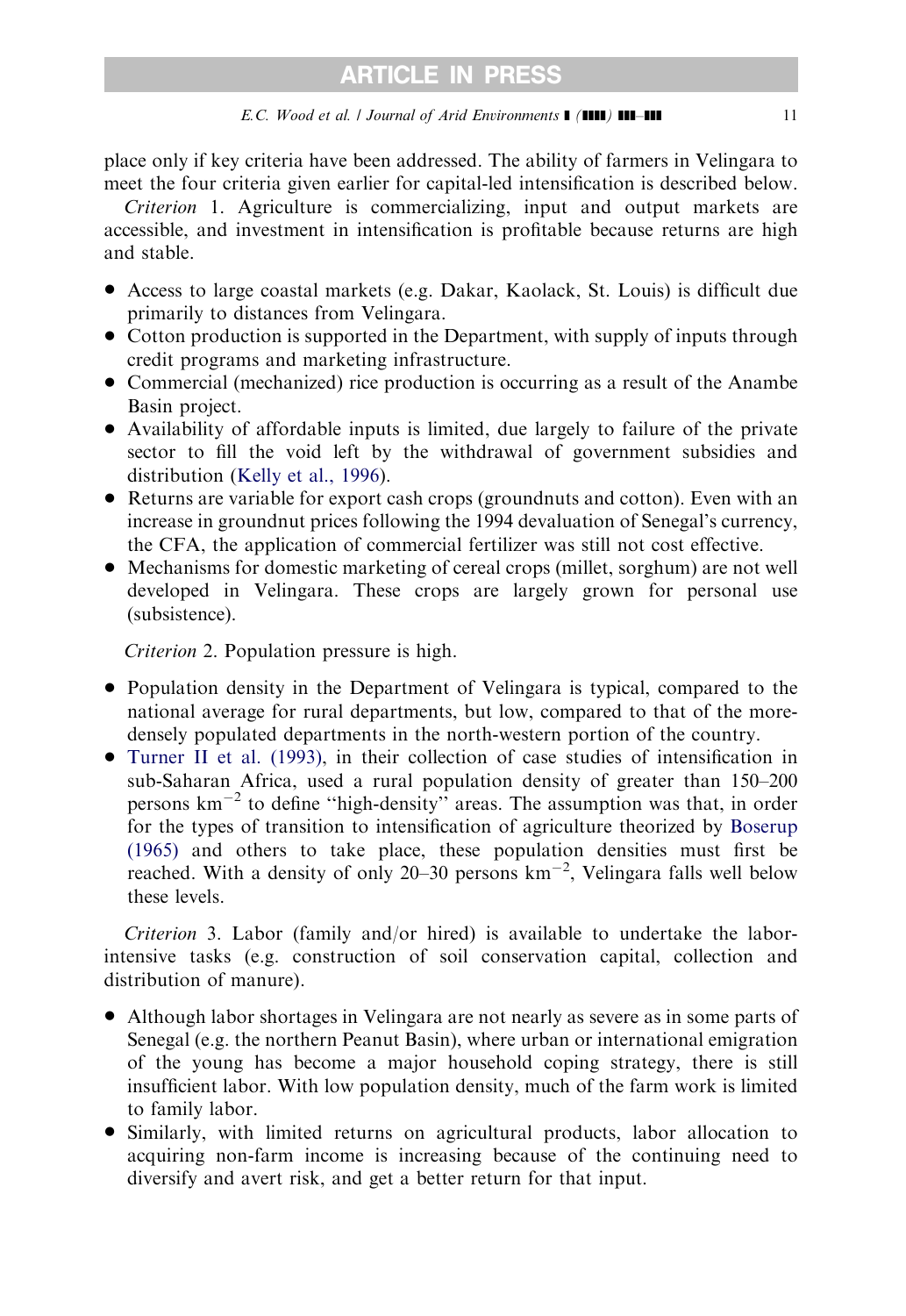#### 12 E.C. Wood et al. *| Journal of Arid Environments*  $\blacksquare$  ( $\blacksquare$ )  $\blacksquare$

Criterion 4. Farmers have cash to buy inputs.

- Field visits indicate that farmers do not have the cash to buy inputs. Fertilizer use is primarily that subsidized for cotton or commercial rice, and limited amounts are withheld for application to other crops. Farm equipment is in need of repair or replacement.
- Considerable literature addressing agriculture in Senegal also indicates that farmers have not been able to purchase inputs over the past decade [\(Kelly et al.,](#page-17-0) [1996;](#page-17-0) [Reardon et al., 1997\)](#page-17-0).

The assumptions laid out by [Reardon et al. \(1997\)](#page-17-0) are only being partially met in Velingara. The same would be true in most of rural Senegal with perhaps the exceptions of the Niayes and the Senegal River valley. For the near future, intensification in Velingara will occur either in the form of labor-driven intensification, or not at all. Our field visits indicate that both situations are occurring. Most of the small-scale intensification is labor-driven but, in much of the Department, the coping strategy is still one of extensification of agriculture. Intensification is occurring in a few areas, such as the Anambe Basin, due to commercialization of rice production; in those households with capital to invest in fruit trees or agricultural post processing; or for those with market access for garden products, typically within proximity to the few major towns.

#### 6.2. Climate

Climate impacts, primarily in the form of periodic drought and generally declining precipitation, have resulted in reduced rice cultivation in the fossil river valleys and other low areas. This has increased the significance of the irrigated rice project in the Anambe Basin. Decreased precipitation has also played a role in the increased severity of bushfires. On the whole, however, climate is not considered to be a major factor in land use and land cover change in Velingara.

#### 6.3. Population pressure

Senegal is expected to reach a population of 16 million by 2020, which despite a continued rural to urban influx (urban population grew from 35% to 42% in 1995–96 alone), will lead to severely increased pressure for access to arable land. Presently 58% of Senegalese families are cultivators, 88% of which live in rural areas ([Ly et al., 1998](#page-17-0)). This percentage is even higher in the Department of Velingara.

The population growth in Velingara was 33.2% between 1976 and 1988. It can be attributed to several factors: (1) migration of farmers from the north, leaving areas that are presently experiencing pressures from overpopulation, declining soil fertility, and decreased precipitation; (2) migration to the Anambe Basin by rice farmers from Lower Casamance; (3) periodic migrations from the countries of Guinea Bissau or Guinea Conakry due, in the past, to war and general political instability and, more recently, to demographic pressures and economic opportunity, with a similar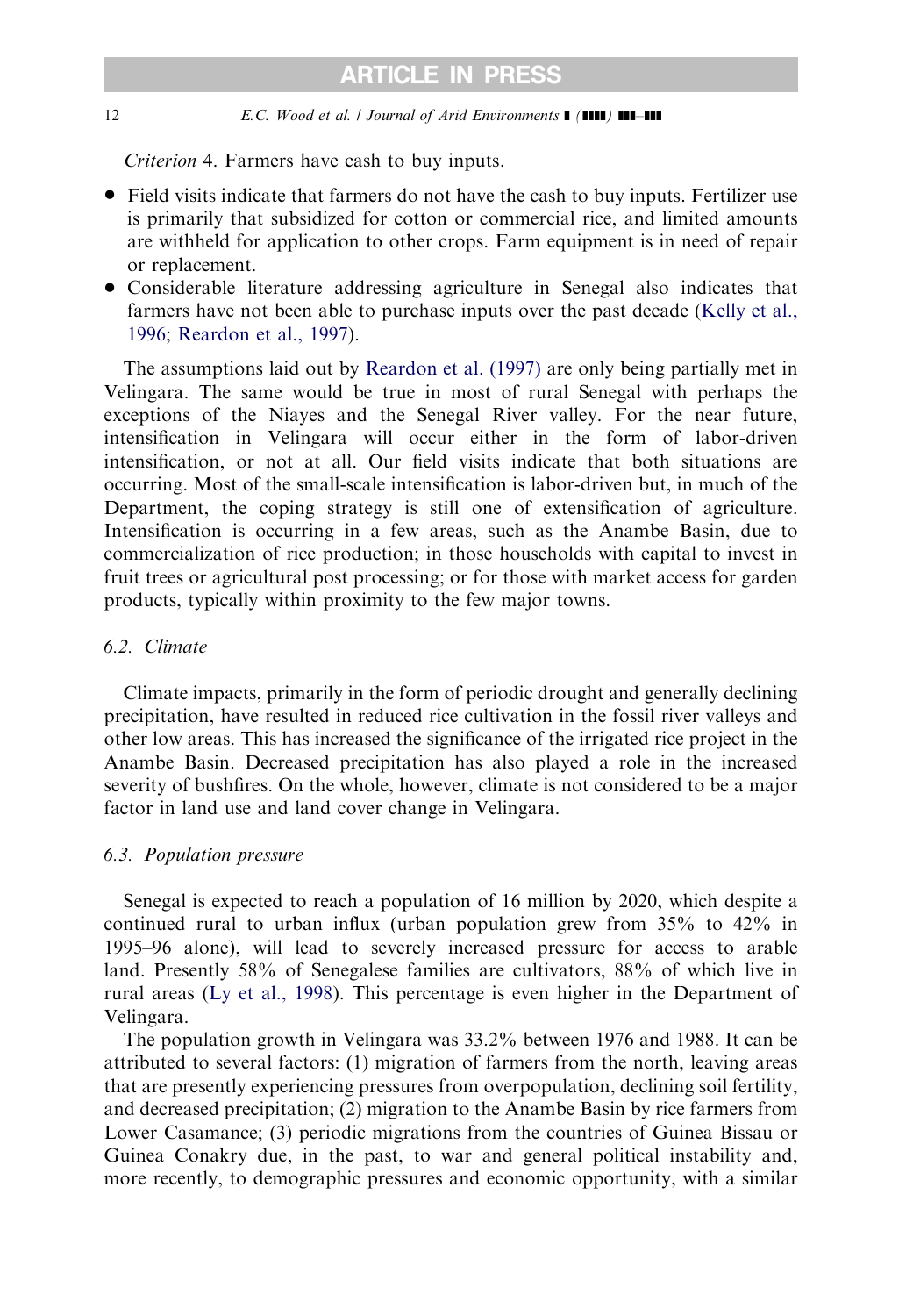movement across the border from the densely populated Gambia to the north; (4) influence of the rapidly growing religious center, Medina Gounass, and commercial center, Velingara City. There is also influence from the growth of the larger population centers of Tambacounda and Kolda in adjacent departments.

#### 6.4. Development projects

The Anambe River Valley Development Project [\(Fig. 2](#page-5-0)) has become a major change driver within the area surrounding the Anambe Basin, creating an overall increase in agriculture, and a limited shift from traditional crops to fruit trees and other intensive crops. The infrastructure of the project is intended to make irrigation and in some cases, land, available to farmers. Phase II of the Anambe Basin project has resulted in the recent damming of the Kayanga River and the newly created reservoir ([Figs. 2 and 5\)](#page-5-0).

#### 6.5. Commodity production

Cotton was introduced as a cash crop in Velingara in the early 1970s by the parastatal organization SODEFITEX. Production at the farm level is maintained through extension, marketing, and credit supports. In an effort to increase cotton production in Velingara, new or improved roads are being built in areas not previously cultivated for cotton (or cultivated at all). These roads, necessary for expansion and timely marketing of mature cotton, are driving forces for a variety of changes, including increased conversion of land into other forms of agriculture, better access to Niokola Koba National Park (possibly resulting in poaching and agriculture intrusion), and better access to forests for charcoal producers.

Production of Senegal's other two key cash crops, peanuts and rice, is significant in Velingara. Rice is now largely produced in the irrigated lands of the Anambe Basin, and presently impacted only marginally by farmer's decisions to pursue crop diversification. Peanut production, the typical alternative to cotton, has been impacted in recent years by insufficient access to sources of quality seed [\(Kelly et al.,](#page-17-0) [1996;](#page-17-0) [Reardon et al., 1999\)](#page-17-0).

#### 6.6. Forestry practices

More than 80% of the population of Senegal use traditional sources of fuel, firewood and charcoal [\(Ly et al., 1998](#page-17-0)). Because of population increases in Velingara and throughout Senegal, the demand for woodfuels and forest products continues to increase as well. In Velingara, there is visual evidence of intensive charcoal production, especially along the main access roads. Forests are noticeably degraded and, in some cases, key charcoal species have been completely removed. Grazing has also impacted forests. Nonetheless, the borders of the forest reserves and other protected areas in Velingara have remained relatively intact ([Fig. 5\)](#page-14-0), unlike many similar reserves in other parts of the Casamance. Selective cutting of key species occurs in several forest reserves, but with the exception of the forests near Medina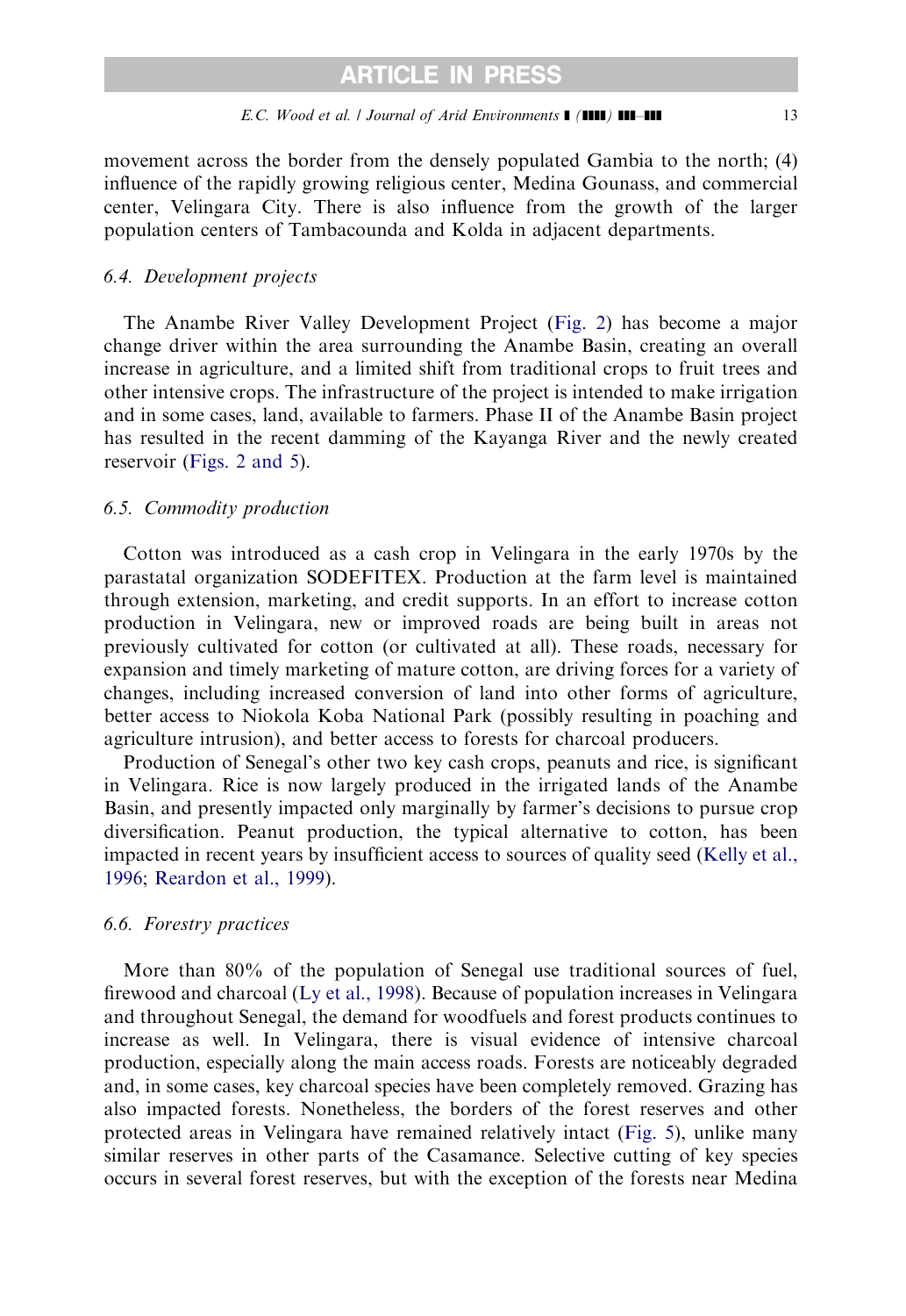<span id="page-14-0"></span>14 E.C. Wood et al. *| Journal of Arid Environments*  $\blacksquare$  ( $\blacksquare$ )  $\blacksquare$ 



Fig. 5. Despite the increased pressure from settlement around the new Kayanga Reservoir (red dots represent villages), the Foret Classee de la Kayanga boundaries remain relatively intact. Agriculture (light area), in addition to long-term settlements to the south, is continuing to expand around the northern side of the newly created reservoir. Long-term agriculture to the south of the reserve is relatively stable (Image: 2001 Landsat  $ETM+$ ).

Gounass, we saw only limited evidence of agricultural incursion or outright deforestation. For most of the Department this appears to be the result of adequate alternative sources for forest products, although there is growing pressure on the forests for land for agricultural expansion.

Of particular importance in the maintenance of the forest reserve boundaries is the National Forest Code. The Forest Code is designed to give villagers more control over "their" forests (i.e. transfer some of the power of the State to the *Communauté* Rurale). To date, the protection offered the forest from these local governments has been limited and brings into question the optimism over the ability their government to save local resources [\(Fanchette, 1999\)](#page-16-0).

Forested lands can be managed for retention of carbon stocks, both above and below ground. Results from [Liu et al. \(2004\)](#page-17-0) suggest that primary carbon sequestration impacts in Velingara will be made in the forests. Those management approaches include multiple non-timber uses of the forest, sustainable charcoal production, reduction of slash and burn practices, reforestation of degraded and non-degraded sites (e.g. on marginal agricultural soils and lands subject to severe erosion), and retention of forest litter and debris after silvicultural activities ([IPCC,](#page-17-0) [2000\)](#page-17-0). Results from village-level models developed for Velingara by [Sankhayan and](#page-17-0) [Hofstad \(2001\)](#page-17-0) suggest that forest degradation could be best retarded through introduction of improved agricultural techniques, higher cotton prices, increased rural wages and reduced charcoal prices.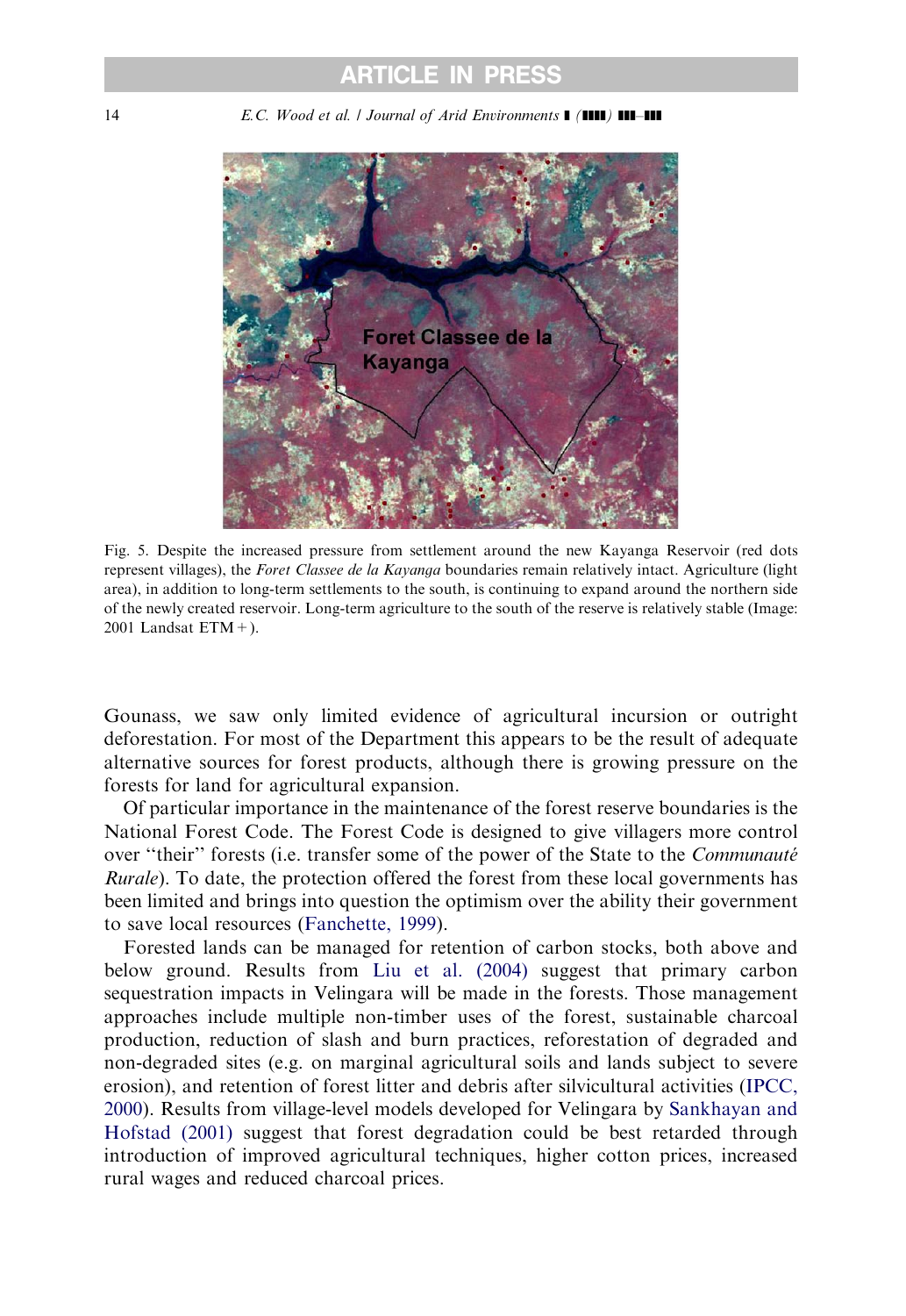#### 6.7. Fallow cycles

Based on interviews, and supported by interpretation of remotely sensed data, the fallow cycles in Velingara appear to be more intact than in many other parts of Senegal. Although slowly decreasing, an average of 6 years of fallow is not uncommon.

#### 6.8. Land tenure

[Kelly et al. \(1996\)](#page-17-0) suggested a need for land tenure reform that permits transactions in land to ensure better land allocation. Nonetheless, their research suggests titling of land with its inherent role as collateral for credit access does not have strong farmer support. Both forest and agricultural land is subjected to the public's response to tenure insecurity. By directive of the Law on the National Domain, the *Communauté Rurale* has responsibility for the allocation of all land, which belongs to the state. Although the law is aimed at providing more local control of land allocation and management, it varies greatly between the *Communauties* Rurales ([Freudenberger and Freudenberger, 1993\)](#page-16-0). Many of the Communautés Rurales suffer from the lack of a well-developed management plan ([Freudenberger](#page-16-0) [and Tappan, 1996\)](#page-16-0). As a result, villagers are continually concerned about the concept of mise en valeur (which translates: if land is not being put to ''productive use,'' it can be allocated to someone who will do so). Evidence of the law's impact in this regard includes forest clearing and other inappropriate land management techniques, practiced to maintain the appearance of mise en valeur ([Freudenberger](#page-16-0) [and Tappan, 1996](#page-16-0); [Wood, 2002](#page-18-0)). Until the mid-1980s, because uncultivated land was still generally available, there was not significant tenure conflict throughout the Department. However, with a steady increase in population, internal migration, and the impacts of recent land policies, this has been changing, especially between farmers and pastoralists ([Fanchette, 1999](#page-16-0)).

#### 7. Summary

There is little evidence of sustainable agricultural intensification in most of Velingara, with extensification occurring largely at the cost of reduced upland woodlands and to a limited extent, gallery forest. In Velingara agricultural extensification accounts for greater forest conversion than charcoal production or other general cutting, although present modes of charcoal production will lead to severe degradation of the forests and have greater impacts on overall carbon stocks [\(Liu et al., 2004\)](#page-17-0).

The statistics derived from the remotely sensed data for change in the Department also support these conclusions. There are two key observations from these activities: (1) land devoted to agriculture, either in active cultivation or in short-term fallow, is increasing, and (2) the spatial and temporal distribution of land in agriculture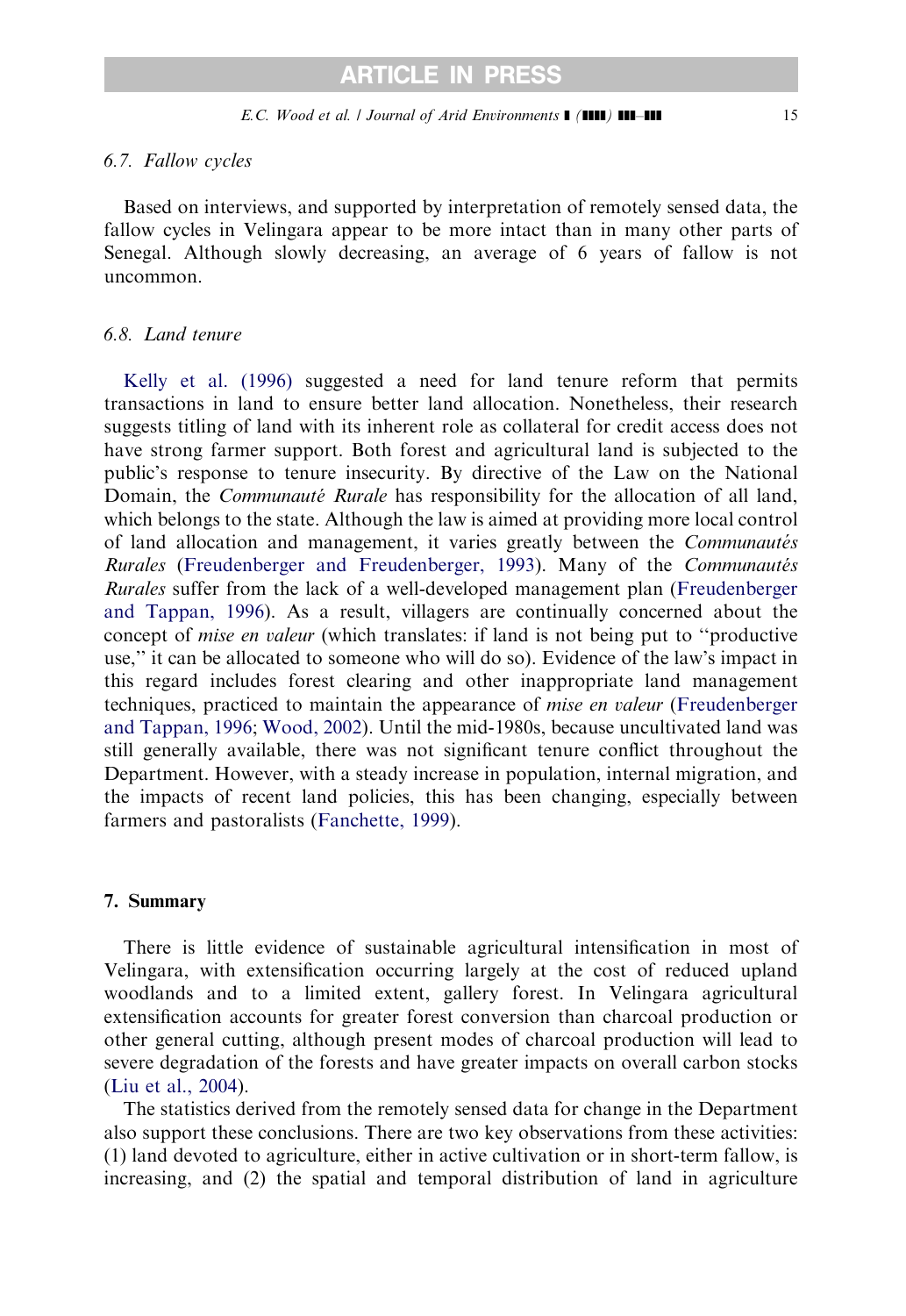<span id="page-16-0"></span>implies that land is being actively moved into and out of agricultural land use (i.e. semi-permanent cultivation, which is a form of extensification).

Land constraints are only beginning to be significant in most parts of the Department. Labor, though not in serious short supply, is limited and makes labordemanding strategies (e.g. capital-deficient intensification) less attractive than landdemanding strategies (e.g. extensification).

The specific impacts of national resource policies on landscape change in Velingara are not as clear. Field visits indicate that agricultural extensification in Velingara is reinforced by recent and current agricultural policies, which severely limit access to farm inputs and credit. The effects of recent in forestry and tenure policy are still quite limited, but there are indications that they could offer significant potential for local control of resources and, in some cases, enable villagers to resist what had previously been uncontrollable outside influences. Successful strengthening and implementation of these policies are, therefore, vital for providing an environment in which Senegalese farmers will be able to intensify agriculture, reduce deforestation or forest degradation. As a result, not only will there be an increase in the rate poverty reduction, but also increase the overall sequestration of carbon with all of its global climate change implications.

#### Acknowledgements

Work performed is under SAIC contract 03CRCN0001.

#### References

- Adams, W., Mortimore, M., 1997. Agricultural Intensification and Flexibility in the Nigerian Sahel. Geography Journal 163 (2), 150–160.
- Boserup, E., 1965. The Conditions of Agricultural Growth: the economics of agrarian change under population pressure. Aldine Press, Chicago.
- Chase, R., 1982. Soils and Water Management in the OHV. FSRE Project—USAID, Dakar, Senegal.
- Clay, D., Reardon, T., Kangasniemi, J., 1998. Sustainable intensification in the highland tropics: Rwandan farmers investments in land conservation and soil fertility. Economic Development and Cultural Change 46 (2), 351–378.
- Cleaver, K., Schreiber, G., 1994. Reversing the Spiral: The Population, Agriculture, and Environment Nexus in Sub-Saharan Africa. The World Bank, Washington, DC.
- Darkoh, M.B.K., 2003. Regional perspectives on agriculture and biodiversity in the drylands of Africa. Journal of Arid Environments 54, 261–279.
- de Koning, G., Verburg, P., Veldkamp, A., Fresco, L., 1999. Multi-scale modeling of land use change dynamics in Ecuador. Agricultural Systems 61, 77–93.
- Fanchette, S., 1999. Densité de population et intensification agro-pastorale en Haute-Casamance. Espaces, Populations, Sociétés 1, 67-81.
- Freudenberger, K., Freudenberger, M., 1993. Fields, Fallow, and Flexibility: Natural Resource Management in Ndam Mor Fademba, Senegal. International Institute for Environment and Development, London.
- Freudenberger, K.S., Tappan, G., 1996. Kandia: Threatened forest, threatened livelihood. Report to USAID/Senegal, Dakar.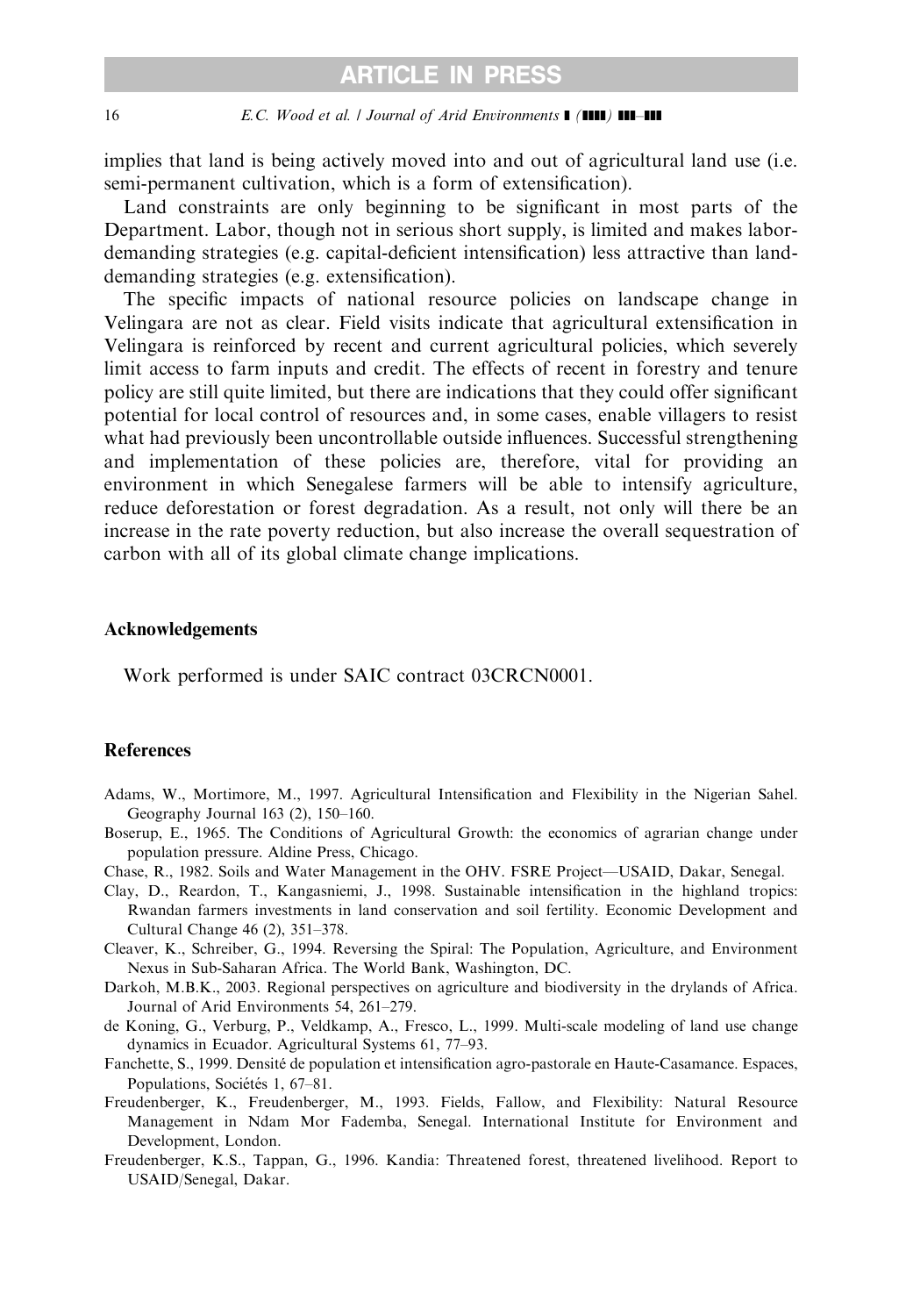<span id="page-17-0"></span>Houghton, R., 1994. The worldwide extent of land use change. BioScience 44 (5), 305–313.

- International Geosphere Biosphere Program (IGBP), 1993. Relating land use and global land-cover change. IGBP Rpt. N. 24/HDP Report No. 5.
- International Geosphere Biosphere Program (IGBP), 1999. Land-use and land-cover change implementation strategy. IGBP Rpt. N. 48/HDP Report No. 10.
- International Panel on Climate Change (IPCC), 2000. Land Use, Land-Use Change, and Forestry. Cambridge University Press, Cambridge, UK.
- Kelly, V., Giagana, B., Reardon, T., Gaye, M., Crawford, E., 1996. Cash crops and foodgrain productivity in senegal: historical view, new survey evidence, and policy implications. MSU International Development Paper No. 20, Michigan State University, East Lansing.
- Kok, K., Farrow, A., Veldkamp, A., Verburg, P., 2001. A method and application of multi-scale validation in spatial land use models. Agriculture Ecosystems and Environment 85, 223–238.
- Lambin, E., 1994. Modeling deforestation processes: a review. TREES Series B. Research Report No. 1, European Commission, EUR 15744EN.
- Lele, U., Stone, S., 1989. Population Pressure, the Environment and Agricultural Intensification: Variations on the Boserup Hypothesis. The World Bank, Washington, DC.
- Lillesand, T., Kiefer, R., 2000. Remote Sensing and Image Interpretation. Wiley, New York.
- Liu, S., Loveland, T., Clement, R., 2003. Contemporary carbon dynamics in terrestrial ecosystems in the southeastern plains of the United States. Environmental Management, [doi:10.1007-S00267-003-9152-2.](10.1007-S00267-003-9152-2)
- Liu, S., Kaire, M., Wood, E., Diallo, O., Tieszen, L., 2004. Impacts of land use and climate change on carbon dynamics in south-central Senegal. Journal of Arid Environments, this issue.
- Ly, M., Kane, L., Ly, A., Mbaye, A., Seck, P., 1998. 2020 Vision Network for West Africa: Country Note for Senegal. International Food Policy Research Institute, Accra, Ghana.
- Pélissier, P., 1966. Les Paysans du Sénégal: Les civilisations agraires du Cayor à la Casamance. Imprimerie Fabrègue, Saint-Yrieix, France.
- Pingali, P., Binswanger, H., 1988. Population density and farming systems: the changing locus of innovations and technical change. In: Lee, R., Arthur, W., Kelley, A., Rodgers, G., Srinivasan, T. (Eds.), Population, Food and Rural Development. Clarendon Press, Oxford.
- Priess, J.A., de Koning, G.H., Veldcamp, A., 2001. Assessment of interactions between land use change and carbon and nutrient fluxes in Ecuador. Agriculture, Ecosystems and Environment 85, 269–279.
- Reardon, T., 1997. African agriculture: productivity and sustainability issues. In: Eicher, C., Staatz, J. (Eds.), Agricultural Development in the Third World. Johns Hopkins University Press, Baltimore.
- Reardon, T., Shaikh, A., 1995. Links Between Environment and Agriculture in Africa: Implications for Economic Growth and Policy. Policy Brief #2. Natural Resources Policy Consultative Group for Africa, USAID,Washington, DC.
- Reardon, T., Kelly, V., Crawford, E., Diagana, B., Dione, J., Savadogo, K., Boughton, D., 1997. Promoting sustainable intensification and productivity growth in Sahel agriculture after macroeconomic policy reform. Food Policy 22 (4), 317–328.
- Reardon, T., Barrett, C., Kelly, V., Savadogo, K., 1999. Policy rforms and sustainable agricultural intensification in Africa. Development Policy Review 17 (4), 375–386.
- Reiners, W., Liu, S., Gerow, K., Keller, M., Schimel, D., 2002. Historical and future land use effects on trace gas emissions using an ensemble modeling approach: Costa Rica's Caribbean lowlands as an example. Global Biogeochemical Cycles 16, 223–240.
- République du Sénégal, 1988. Recensement Général de la Population et de l'Habitat, Mai–Juin 1988: Résultats Préliminaires. Ministère de l'Economie et des Finances, Direction de la Statistique, Dakar, Senegal.
- République du Sénégal, 1999. Recenssement National de l'Agriculture. Ministère de l'Agriculture, Dakar, Senegal.
- Riebsame, W., Meyer, W., Turner II, B., 1994. Modeling land use and cover as part of environmental change. Climate Change 28, 45–64.
- Ruthenberg, H., 1976. Farming Systems in the Tropics. Clarendon Press, Oxford.
- Sankhayan, P.L., Hofstad, O., 2001. A village-level economic model of land clearing, grazing, and wood harvesting for sub-Saharan Africa: with a case study in southern Senegal. Ecological Economics 38 (3), 423–440.